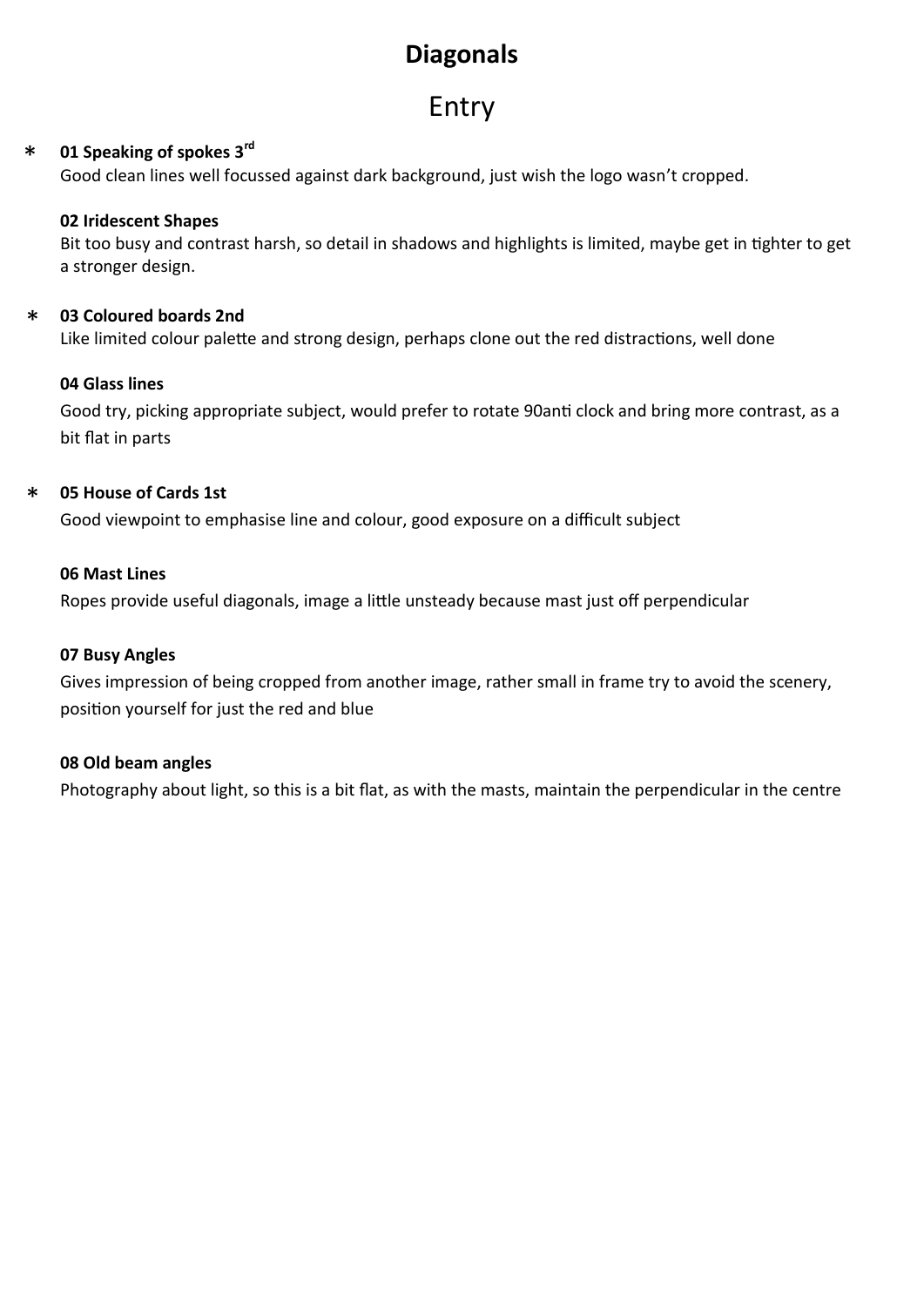# **Diagonals**

Experienced

#### **[01 Forks 1st](https://mocoles.jalbum.net/Feb%202022%20Experienced%20Diagonal%20Opposites/slides/01%20FORKS.html)** \*

\*

Well conceived, good lighting enhances the diagonal forks, suits the mono style,

## **02 Which way**

Interesting placement of elements, the low lighting also picking up the diagonal theme, one of the stronger images in the competition

## **03 London Diagonals**

Well done here as well, let down by it appearance on screen, would benefit from a stronger light source.

## **04 Set Sq Diagonals**

Pleased to see the photographer looking to develop the theme introducing the stronger colours with the diagonal lines.

### **05 Tower of Power 2nd**

Well done, fits the theme throughout, plain blue sky emphasises lines

## **06 Diagonal Foldings**

Seems a bit contrived, Good graphics, though origami not that well shown

### **07 Angles and diagonals**

Arrangement creates diagonal but distorts reality such that we can't believe the image another that needs better lighting.

## **08 Colour wheel opposites**

Subjects are round and coloured how do they support the diagonal theme other than the angle at which they are positioned, again a white base does not help.

### **09 Sea defences at West Runton**

A bit of a confused composition, mainly because light not helping to create separation need for diagonals to show up